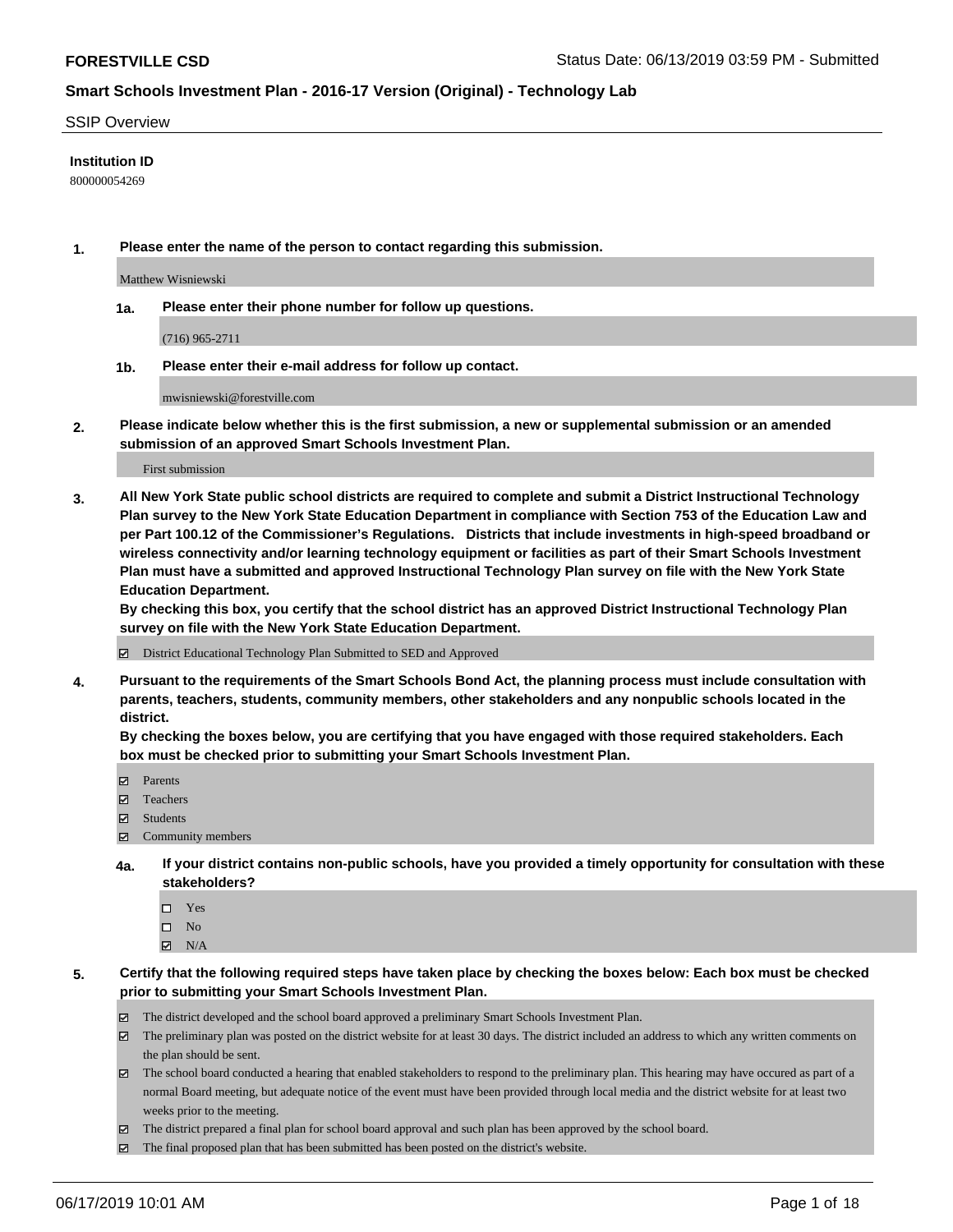SSIP Overview

**5a. Please upload the proposed Smart Schools Investment Plan (SSIP) that was posted on the district's website, along with any supporting materials. Note that this should be different than your recently submitted Educational Technology Survey. The Final SSIP, as approved by the School Board, should also be posted on the website and remain there during the course of the projects contained therein.**

SSIP\_.docx

**5b. Enter the webpage address where the final Smart Schools Investment Plan is posted. The Plan should remain posted for the life of the included projects.**

www.forestville.com

**6. Please enter an estimate of the total number of students and staff that will benefit from this Smart Schools Investment Plan based on the cumulative projects submitted to date.**

465

**7. An LEA/School District may partner with one or more other LEA/School Districts to form a consortium to pool Smart Schools Bond Act funds for a project that meets all other Smart School Bond Act requirements. Each school district participating in the consortium will need to file an approved Smart Schools Investment Plan for the project and submit a signed Memorandum of Understanding that sets forth the details of the consortium including the roles of each respective district.**

 $\Box$  The district plans to participate in a consortium to partner with other school district(s) to implement a Smart Schools project.

### **8. Please enter the name and 6-digit SED Code for each LEA/School District participating in the Consortium.**

| Partner LEA/District | <b>ISED BEDS Code</b> |
|----------------------|-----------------------|
| (No Response)        | (No Response)         |

#### **9. Please upload a signed Memorandum of Understanding with all of the participating Consortium partners.**

(No Response)

**10. Your district's Smart Schools Bond Act Allocation is:**

\$594,163

**11. Enter the budget sub-allocations by category that you are submitting for approval at this time. If you are not budgeting SSBA funds for a category, please enter 0 (zero.) If the value entered is \$0, you will not be required to complete that survey question.**

|                                       | Sub-<br><b>Allocations</b> |
|---------------------------------------|----------------------------|
| School Connectivity                   | $\overline{0}$             |
| Connectivity Projects for Communities | $\overline{0}$             |
| <b>Classroom Technology</b>           | 48,989                     |
| Pre-Kindergarten Classrooms           | $\overline{0}$             |
| Replace Transportable Classrooms      | $\mathbf 0$                |
| High-Tech Security Features           | $\Omega$                   |
| Totals:                               | 48,989                     |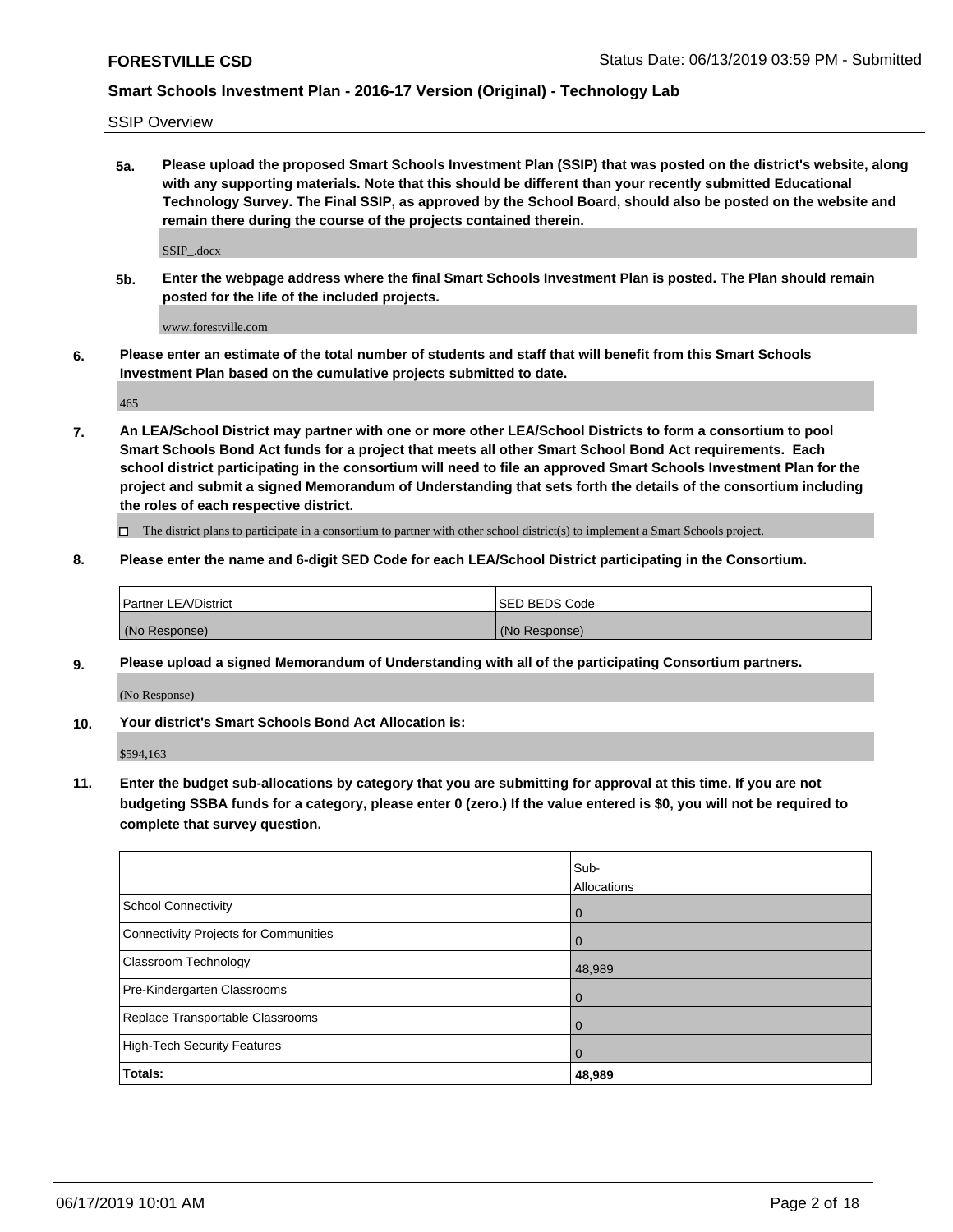School Connectivity

- **1. In order for students and faculty to receive the maximum benefit from the technology made available under the Smart Schools Bond Act, their school buildings must possess sufficient connectivity infrastructure to ensure that devices can be used during the school day. Smart Schools Investment Plans must demonstrate that:**
	- **• sufficient infrastructure that meets the Federal Communications Commission's 100 Mbps per 1,000 students standard currently exists in the buildings where new devices will be deployed, or**
	- **• is a planned use of a portion of Smart Schools Bond Act funds, or**
	- **• is under development through another funding source.**

**Smart Schools Bond Act funds used for technology infrastructure or classroom technology investments must increase the number of school buildings that meet or exceed the minimum speed standard of 100 Mbps per 1,000 students and staff within 12 months. This standard may be met on either a contracted 24/7 firm service or a "burstable" capability. If the standard is met under the burstable criteria, it must be:**

**1. Specifically codified in a service contract with a provider, and**

**2. Guaranteed to be available to all students and devices as needed, particularly during periods of high demand, such as computer-based testing (CBT) periods.**

**Please describe how your district already meets or is planning to meet this standard within 12 months of plan submission.**

(No Response)

**1a. If a district believes that it will be impossible to meet this standard within 12 months, it may apply for a waiver of this requirement, as described on the Smart Schools website. The waiver must be filed and approved by SED prior to submitting this survey.**

 $\Box$  By checking this box, you are certifying that the school district has an approved waiver of this requirement on file with the New York State Education Department.

### **2. Connectivity Speed Calculator (Required)**

|                         | Number of<br><b>Students</b> | Multiply by<br>100 Kbps | Divide by 1000 Current Speed<br>to Convert to<br>Required<br>Speed in Mb | lin Mb           | Expected<br>Speed to be<br>Attained Within   Required<br>12 Months | <b>Expected Date</b><br>When<br>Speed Will be<br>Met |
|-------------------------|------------------------------|-------------------------|--------------------------------------------------------------------------|------------------|--------------------------------------------------------------------|------------------------------------------------------|
| <b>Calculated Speed</b> | (No<br>Response)             | (No Response)           | (No<br>Response)                                                         | (No<br>Response) | (No<br>Response)                                                   | (No<br>Response)                                     |

**3. Describe how you intend to use Smart Schools Bond Act funds for high-speed broadband and/or wireless connectivity projects in school buildings.**

(No Response)

**4. Describe the linkage between the district's District Instructional Technology Plan and the proposed projects. (There should be a link between your response to this question and your response to Question 1 in Part E. Curriculum and Instruction "What are the district's plans to use digital connectivity and technology to improve teaching and learning?)**

(No Response)

**5. If the district wishes to have students and staff access the Internet from wireless devices within the school building, or in close proximity to it, it must first ensure that it has a robust Wi-Fi network in place that has sufficient bandwidth to meet user demand.**

**Please describe how you have quantified this demand and how you plan to meet this demand.**

(No Response)

**6. As indicated on Page 5 of the guidance, the Office of Facilities Planning will have to conduct a preliminary review**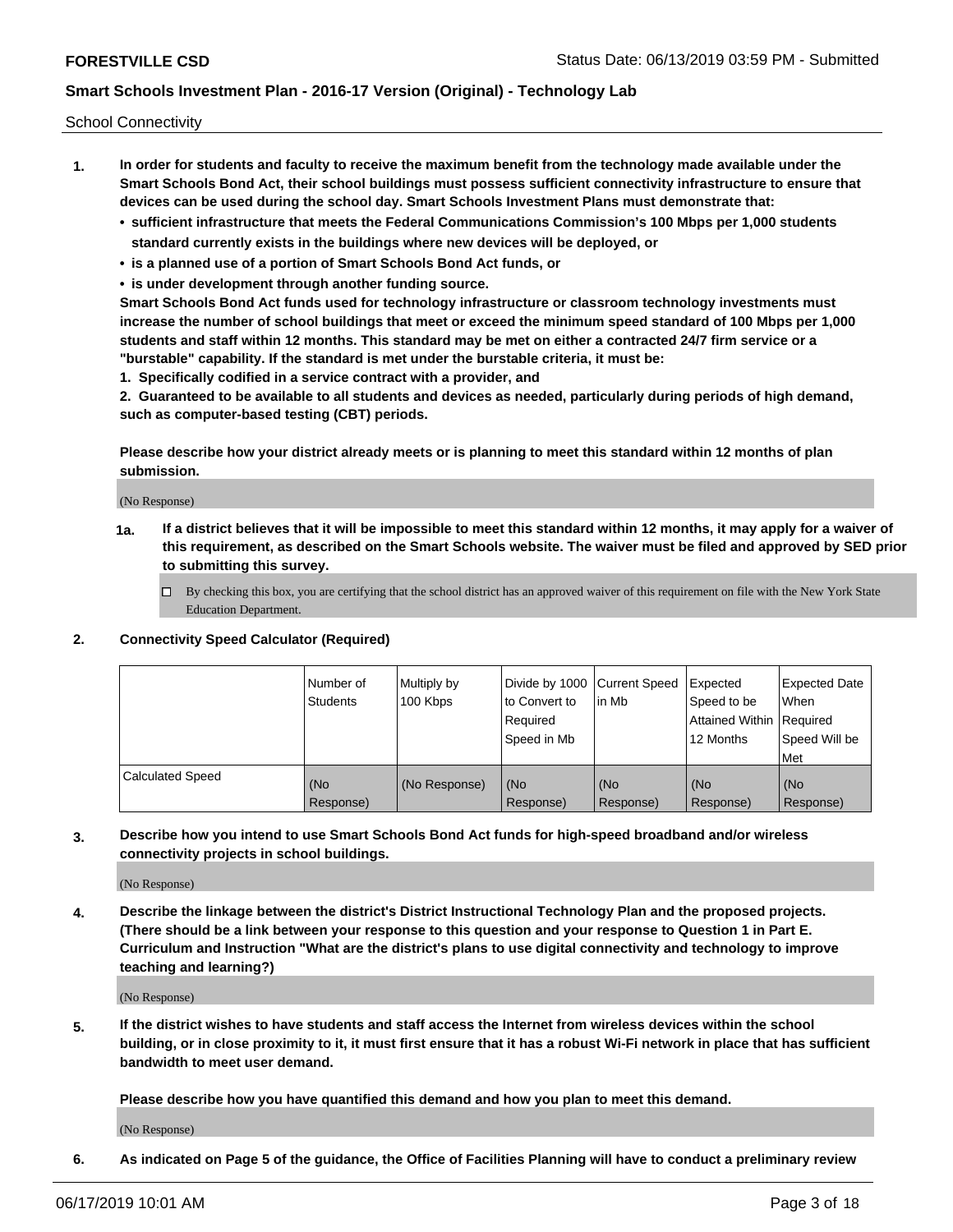School Connectivity

**of all capital projects, including connectivity projects.**

**Please indicate on a separate row each project number given to you by the Office of Facilities Planning.**

| Project Number |  |
|----------------|--|
|                |  |
|                |  |
|                |  |
| (No Response)  |  |
|                |  |
|                |  |
|                |  |

**7. Certain high-tech security and connectivity infrastructure projects may be eligible for an expedited review process as determined by the Office of Facilities Planning.**

**Was your project deemed eligible for streamlined review?**

(No Response)

**8. Include the name and license number of the architect or engineer of record.**

| Name          | License Number |
|---------------|----------------|
| (No Response) | (No Response)  |

**9. If you are submitting an allocation for School Connectivity complete this table. Note that the calculated Total at the bottom of the table must equal the Total allocation for this category that you entered in the SSIP Overview overall budget.** 

|                                            | Sub-              |
|--------------------------------------------|-------------------|
|                                            | <b>Allocation</b> |
| Network/Access Costs                       | (No Response)     |
| <b>Outside Plant Costs</b>                 | (No Response)     |
| School Internal Connections and Components | (No Response)     |
| <b>Professional Services</b>               | (No Response)     |
| Testing                                    | (No Response)     |
| <b>Other Upfront Costs</b>                 | (No Response)     |
| <b>Other Costs</b>                         | (No Response)     |
| Totals:                                    | 0                 |

**10. Please detail the type, quantity, per unit cost and total cost of the eligible items under each sub-category. This is especially important for any expenditures listed under the "Other" category. All expenditures must be eligible for tax-exempt financing to be reimbursed through the SSBA. Sufficient detail must be provided so that we can verify this is the case. If you have any questions, please contact us directly through smartschools@nysed.gov. NOTE: Wireless Access Points should be included in this category, not under Classroom Educational Technology, except those that will be loaned/purchased for nonpublic schools.**

| Select the allowable expenditure | Item to be purchased | Quantity      | Cost per Item | <b>Total Cost</b> |
|----------------------------------|----------------------|---------------|---------------|-------------------|
| type.                            |                      |               |               |                   |
| Repeat to add another item under |                      |               |               |                   |
| each type.                       |                      |               |               |                   |
| (No Response)                    | (No Response)        | (No Response) | (No Response) | (No Response)     |
| (No Response)                    | (No Response)        | (No Response) | (No Response) | (No Response)     |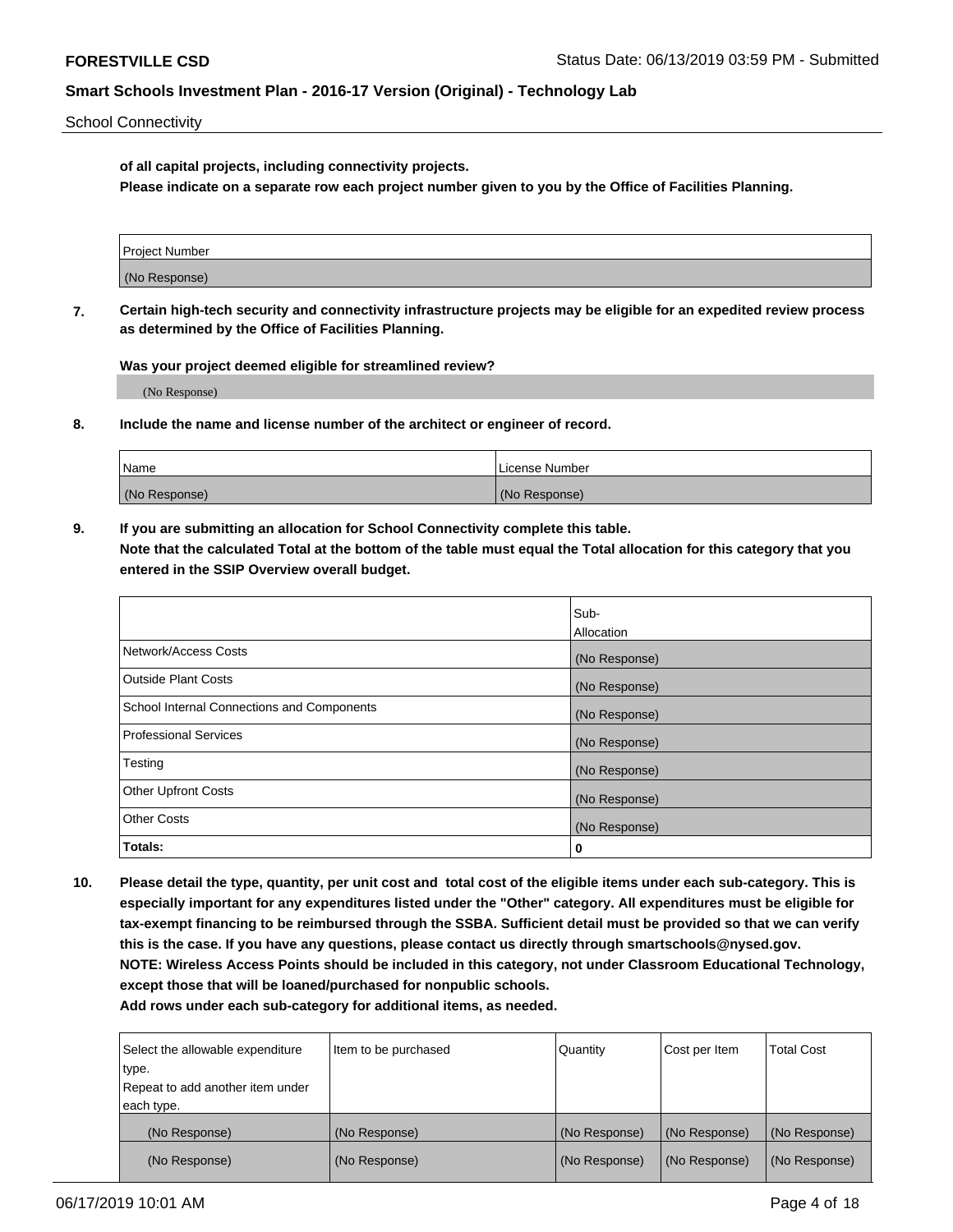School Connectivity

| Select the allowable expenditure | Item to be purchased | Quantity      | Cost per Item | <b>Total Cost</b> |
|----------------------------------|----------------------|---------------|---------------|-------------------|
| type.                            |                      |               |               |                   |
| Repeat to add another item under |                      |               |               |                   |
| each type.                       |                      |               |               |                   |
| (No Response)                    | (No Response)        | (No Response) | (No Response) | (No Response)     |
| (No Response)                    | (No Response)        | (No Response) | (No Response) | (No Response)     |
| (No Response)                    | (No Response)        | (No Response) | (No Response) | (No Response)     |
| (No Response)                    | (No Response)        | (No Response) | (No Response) | (No Response)     |
| (No Response)                    | (No Response)        | (No Response) | (No Response) | (No Response)     |
| (No Response)                    | (No Response)        | (No Response) | (No Response) | (No Response)     |
| (No Response)                    | (No Response)        | (No Response) | (No Response) | (No Response)     |
| (No Response)                    | (No Response)        | (No Response) | (No Response) | (No Response)     |
| (No Response)                    | (No Response)        | (No Response) | (No Response) | (No Response)     |
| (No Response)                    | (No Response)        | (No Response) | (No Response) | (No Response)     |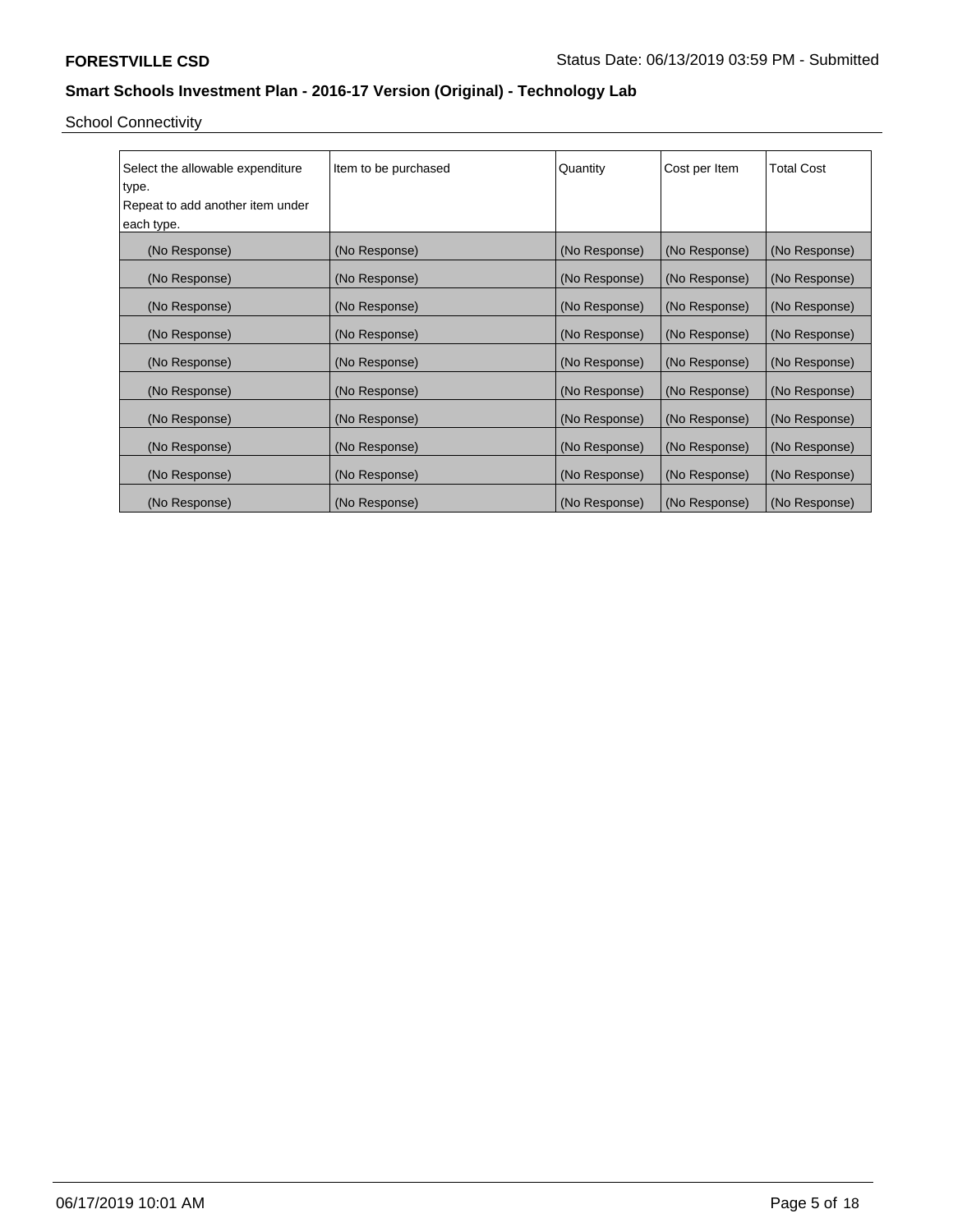Community Connectivity (Broadband and Wireless)

**1. Describe how you intend to use Smart Schools Bond Act funds for high-speed broadband and/or wireless connectivity projects in the community.**

(No Response)

**2. Please describe how the proposed project(s) will promote student achievement and increase student and/or staff access to the Internet in a manner that enhances student learning and/or instruction outside of the school day and/or school building.**

(No Response)

**3. Community connectivity projects must comply with all the necessary local building codes and regulations (building and related permits are not required prior to plan submission).**

 $\Box$  I certify that we will comply with all the necessary local building codes and regulations.

**4. Please describe the physical location of the proposed investment.**

(No Response)

**5. Please provide the initial list of partners participating in the Community Connectivity Broadband Project, along with their Federal Tax Identification (Employer Identification) number.**

| <b>Project Partners</b> | Federal ID#   |
|-------------------------|---------------|
| (No Response)           | (No Response) |

**6. If you are submitting an allocation for Community Connectivity, complete this table.**

**Note that the calculated Total at the bottom of the table must equal the Total allocation for this category that you entered in the SSIP Overview overall budget.**

|                                    | Sub-Allocation |
|------------------------------------|----------------|
| Network/Access Costs               | (No Response)  |
| <b>Outside Plant Costs</b>         | (No Response)  |
| <b>Tower Costs</b>                 | (No Response)  |
| <b>Customer Premises Equipment</b> | (No Response)  |
| <b>Professional Services</b>       | (No Response)  |
| Testing                            | (No Response)  |
| <b>Other Upfront Costs</b>         | (No Response)  |
| <b>Other Costs</b>                 | (No Response)  |
| Totals:                            | 0              |

**7. Please detail the type, quantity, per unit cost and total cost of the eligible items under each sub-category. This is especially important for any expenditures listed under the "Other" category. All expenditures must be capital-bond eligible to be reimbursed through the SSBA. If you have any questions, please contact us directly through smartschools@nysed.gov.**

| Select the allowable expenditure | Item to be purchased | Quantity      | Cost per Item | <b>Total Cost</b> |
|----------------------------------|----------------------|---------------|---------------|-------------------|
| type.                            |                      |               |               |                   |
| Repeat to add another item under |                      |               |               |                   |
| each type.                       |                      |               |               |                   |
| (No Response)                    | (No Response)        | (No Response) | (No Response) | (No Response)     |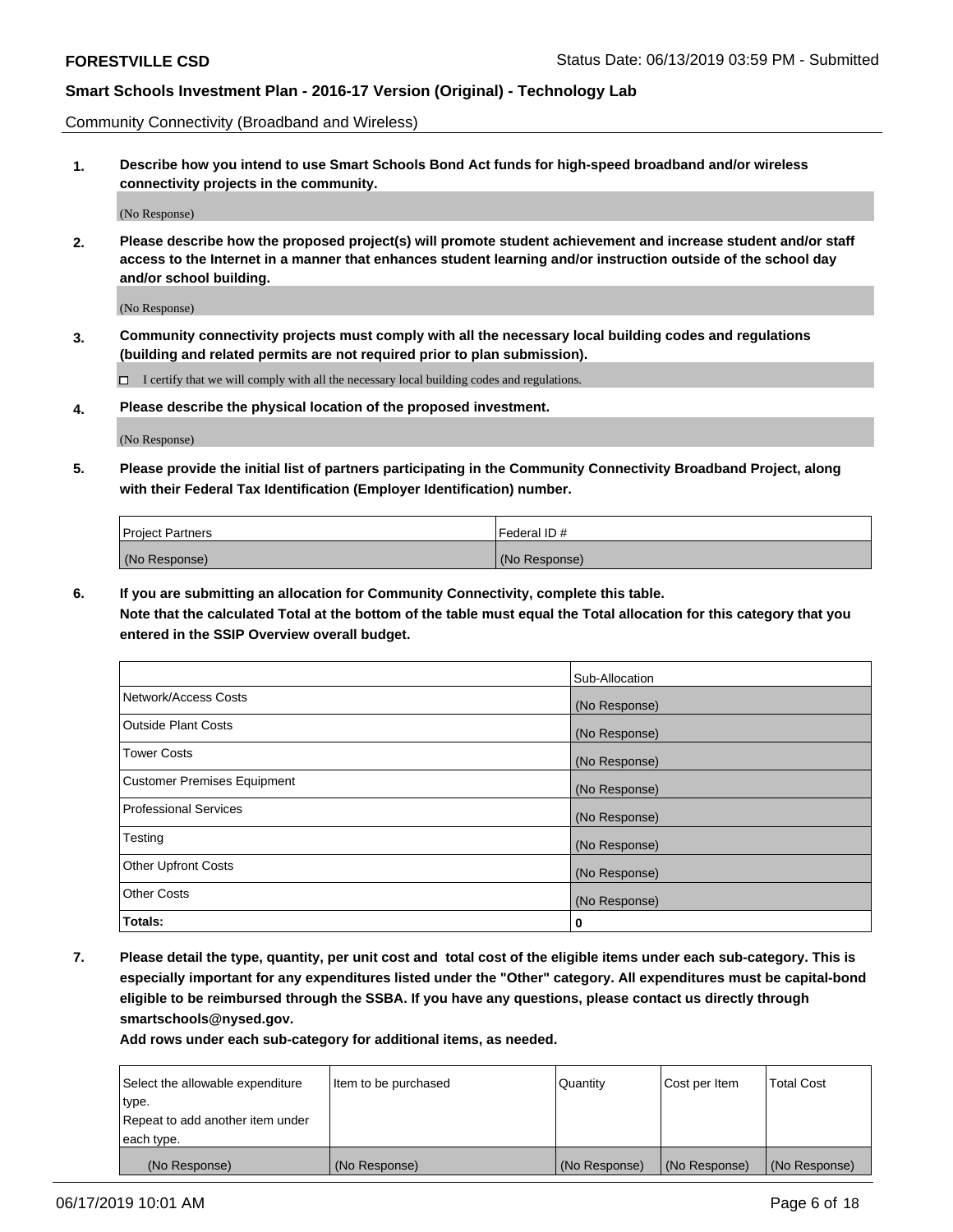### Classroom Learning Technology

**1. In order for students and faculty to receive the maximum benefit from the technology made available under the Smart Schools Bond Act, their school buildings must possess sufficient connectivity infrastructure to ensure that devices can be used during the school day. Smart Schools Investment Plans must demonstrate that sufficient infrastructure that meets the Federal Communications Commission's 100 Mbps per 1,000 students standard currently exists in the buildings where new devices will be deployed, or is a planned use of a portion of Smart Schools Bond Act funds, or is under development through another funding source. Smart Schools Bond Act funds used for technology infrastructure or classroom technology investments must**

**increase the number of school buildings that meet or exceed the minimum speed standard of 100 Mbps per 1,000 students and staff within 12 months. This standard may be met on either a contracted 24/7 firm service or a "burstable" capability. If the standard is met under the burstable criteria, it must be:**

**1. Specifically codified in a service contract with a provider, and**

**2. Guaranteed to be available to all students and devices as needed, particularly during periods of high demand, such as computer-based testing (CBT) periods.**

**Please describe how your district already meets or is planning to meet this standard within 12 months of plan submission.**

Forestville Central School District provides data network services to one elementary school, one middle/high school, and the transportation center (Bus Garage). Gigabit Fiber connects each building to the aggregate switch in the server room located on the 2nd floor in the high school. Several data closets located throughout each building provide at a minimum 100 MB switched ethernet to all computers and devices, with a gigabit backbone connection to the main closet in each building.

A managed wireless Wi-Fi system consisting of 24 access points is installed in the elementary and middle/high buildings, providing about 80% Wi-Fi coverage in the instructional areas. This system is currently meeting our needs, and additional access points can be added easily if the need arises. The district utilizes the regional broadband network available through the Western New York Regional Information Center. The broadband network provides the district with Gigabit access to Internet services, server resources at the Regional Information Center, and the distance learning network. The server room houses our main servers consisting of 2 VMWare ESXi hosts (consisting of 8 virtual servers), a Windows 2008 Domain Controller/DNS/DHCP Server, and a Windows 2003 VoIP server. In addition there is also a server supplied and supported by the RIC as a firewall, and the Light Speed Internet filter appliance. A backup server is located in the elementary school library utility room, and a Veeam image backup server is located in the high school auditorium utility room.

Forestville CSD meets the minimum speed standard of 100 Mbps per 1,000 students and staff. We utilize a contract 24/7 service through Erie 1 BOCES.

# **1a. If a district believes that it will be impossible to meet this standard within 12 months, it may apply for a waiver of this requirement, as described on the Smart Schools website. The waiver must be filed and approved by SED prior to submitting this survey.**

By checking this box, you are certifying that the school district has an approved waiver of this requirement on file with the New York State Education Department.

#### **2. Connectivity Speed Calculator (Required)**

|                  | l Number of<br><b>Students</b> | Multiply by<br>100 Kbps | Divide by 1000 Current Speed<br>to Convert to<br>Required<br>Speed in Mb | lin Mb | Expected<br>Speed to be<br>Attained Within Required<br>12 Months | <b>Expected Date</b><br>When<br>Speed Will be<br><b>Met</b> |
|------------------|--------------------------------|-------------------------|--------------------------------------------------------------------------|--------|------------------------------------------------------------------|-------------------------------------------------------------|
| Calculated Speed | 453                            | 45.300                  | 45.3                                                                     | 1000   | 1000                                                             | <b>Now</b>                                                  |

# **3. If the district wishes to have students and staff access the Internet from wireless devices within the school building, or in close proximity to it, it must first ensure that it has a robust Wi-Fi network in place that has sufficient bandwidth to meet user demand.**

**Please describe how you have quantified this demand and how you plan to meet this demand.**

Forestville CSD has worked closely with the Erie 1 BOCES Technology, Information and Infrastructure department to update our wireless connections at the elementary, middle and high school level. Our wireless connections were updated in the Fall of 2017 to meet the demands of our students and staff. Southwestern has a wireless access point in every classroom that is capable of over 500 mbs.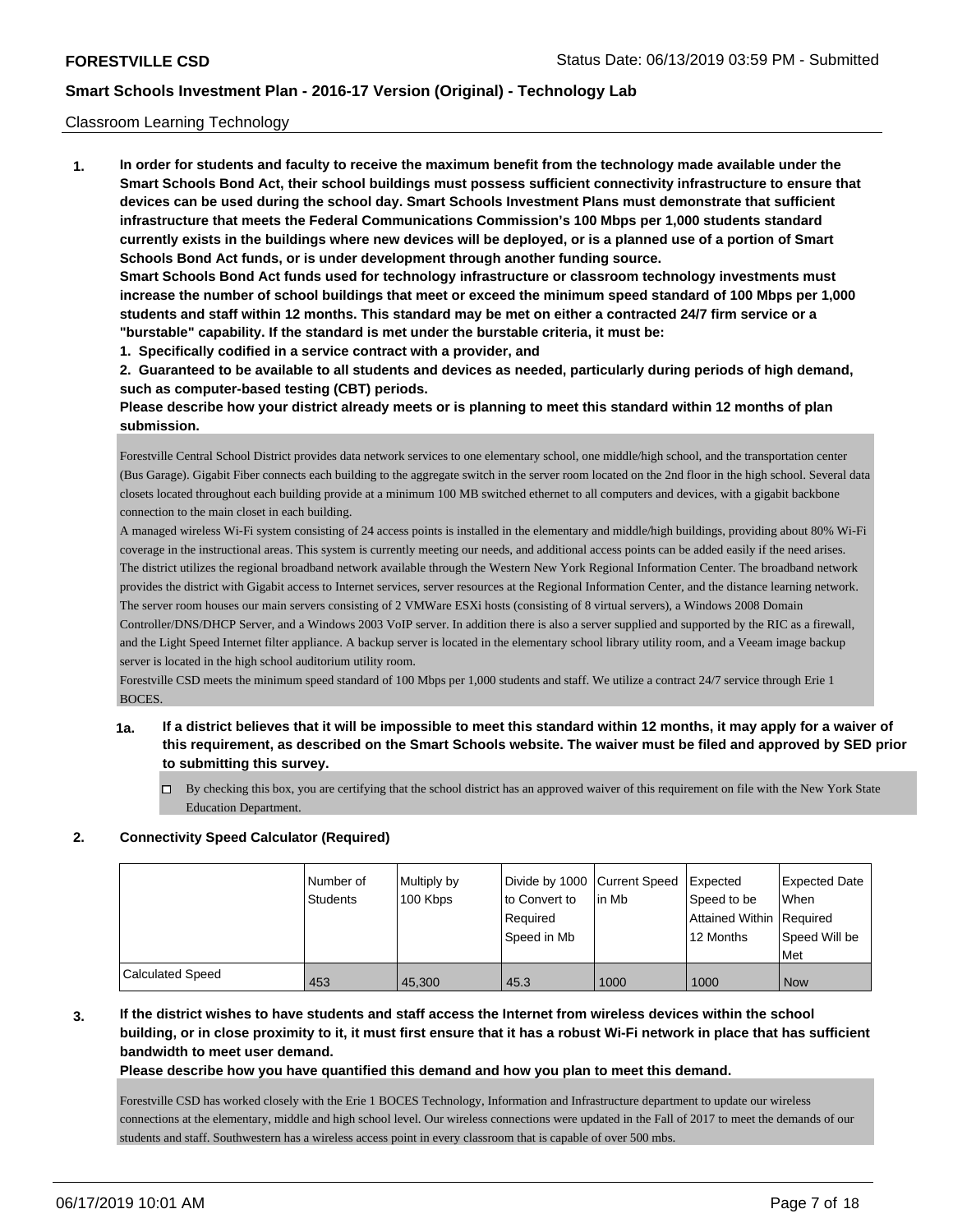### Classroom Learning Technology

- **4. All New York State public school districts are required to complete and submit an Instructional Technology Plan survey to the New York State Education Department in compliance with Section 753 of the Education Law and per Part 100.12 of the Commissioner's Regulations. Districts that include educational technology purchases as part of their Smart Schools Investment Plan must have a submitted and approved Instructional Technology Plan survey on file with the New York State Education Department.**
	- By checking this box, you are certifying that the school district has an approved Instructional Technology Plan survey on file with the New York State Education Department.
- **5. Describe the devices you intend to purchase and their compatibility with existing or planned platforms or systems. Specifically address the adequacy of each facility's electrical, HVAC and other infrastructure necessary to install and support the operation of the planned technology.**

The STEM equipment proposed will require standard 110v power electricity with a recommended dedicated circuit. Consultation with the District's Facilities Manager has indicated all existing infrastructure meets these standards. Proper safety requirements and ventilation will be provided through the use of the equipment's safety devices and purchased ventilation system. All devices will be connected through the school's network and emergency electrical shut off system. Full Spectrum P-Series 24"x16" Co2 Laser Engraver/Cutter Large Fume Extractor for Full Spectrum Lasers CW-3000 Water Chiller for Laser Engraver

CNC Shark HD4 Extended Bed

Stand for Axiom AutoRoute 6 CNC

ToolBox for Axiom CNC Stands

Laguna C/Flux 1.5 hp 1-Micron Cyclone Dust Collector

Laguna Auto Clean Kit for C/Flux:1

Rockler Dust Right 4" Quick Change Shop and Tool Set

Porter-Cable 892 Router

HP ProBook 450 G3 Notebook PC with Intel i5-6200U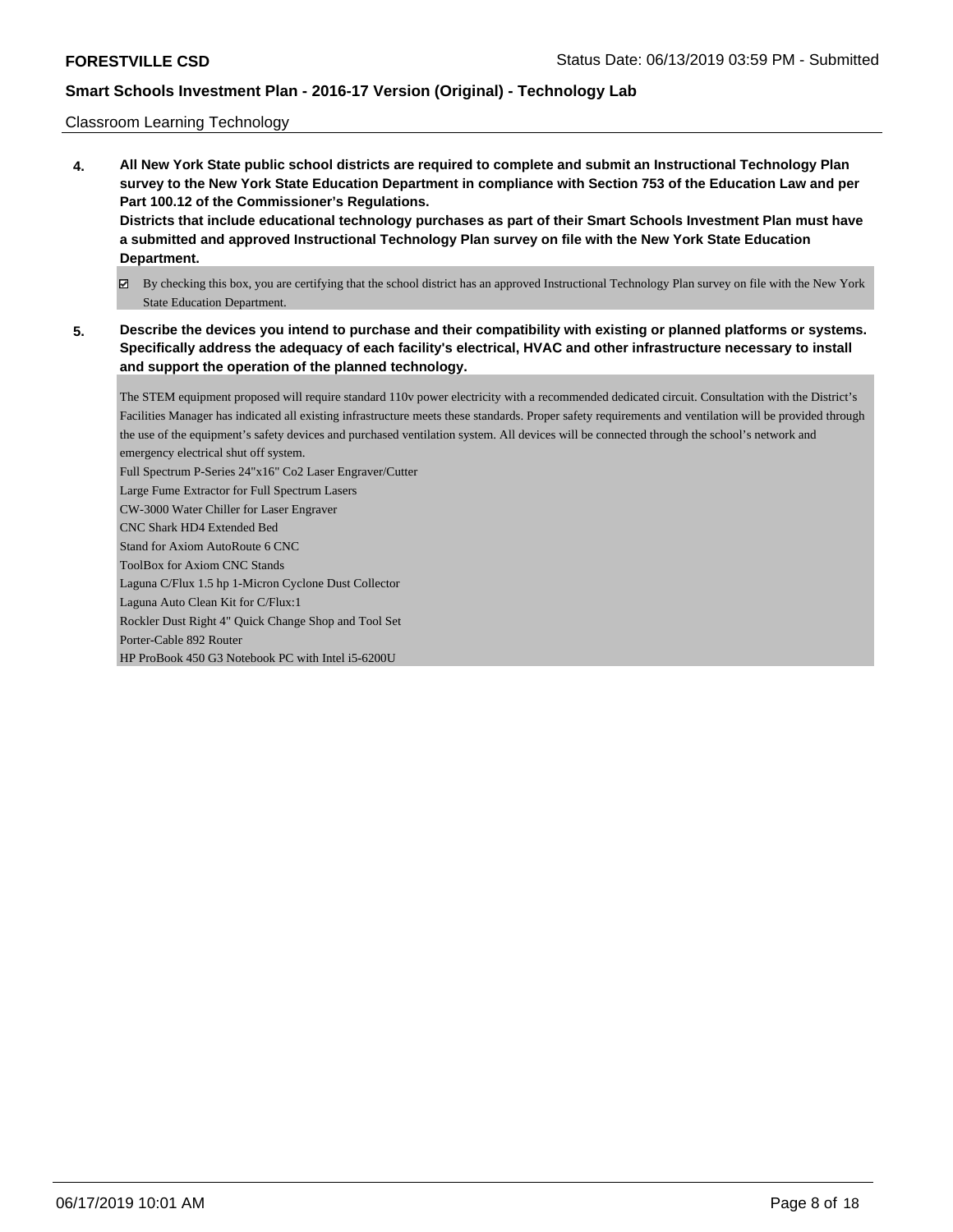### Classroom Learning Technology

- **6. Describe how the proposed technology purchases will:**
	- **> enhance differentiated instruction;**
	- **> expand student learning inside and outside the classroom;**
	- **> benefit students with disabilities and English language learners; and**
	- **> contribute to the reduction of other learning gaps that have been identified within the district.**

**The expectation is that districts will place a priority on addressing the needs of students who struggle to succeed in a rigorous curriculum. Responses in this section should specifically address this concern and align with the district's Instructional Technology Plan (in particular Question 2 of E. Curriculum and Instruction: "Does the district's instructional technology plan address the needs of students with disabilities to ensure equitable access to instruction, materials and assessments?" and Question 3 of the same section: "Does the district's instructional technology plan address the provision of assistive technology specifically for students with disabilities to ensure access to and participation in the general curriculum?"**

Technology is a means for all students to achieve equitable access to instruction, materials, and assessments. The equipment proposed will naturally enhance differentiated instruction, as students will have as much support through technology integration specialists as needed to complete projects. Continuous efforts will be made with teachers, departments and teams defining the role of technology within the learning standards. There are many different types of technology that are used in classrooms today, from devices to address specific disabilities to conventional devices that are in modified in many ways. The goal of technological devices used with the special education population and ELL students is designed to level the playing field for all students, to give them access to all the academic and vocational benefits afforded to general education students.

The proposed technology will benefit special education and ELL students by:

- Engaging students and creating active learners - Students become participants in the learning process, rather than the passive learners found in a more traditional environment. This vocational approach will help turn difficult and sometimes dull conceptual subjects like math and science into fun, engaging, and educational activities for these students.

Promotes peer collaboration - In a research project conducted by the U.S. Department of Education, many educators reported that technology facilitated peer collaboration. They noted that when students were assigned to small groups for technology-based projects, those students who already had certain computer and technology skills routinely assisted less skilled students. Peer tutoring, mentoring, and collaboration were the unexpected results of the technology integration.

- Preparing students for the real world - Technology is an essential component of how we work and live every day. Teaching these students how to use this technology will give them the skills to become a productive member of society without the need for much additional training. It will also allow them to build confidence as they work side-by-side with students who surpass them in academics.

Teachers will be consistently encouraged to include technology in their curriculum work. Because technology is essential in satisfying New York State Learning Standards and is an integral part of the Common Core Standards, it is necessary to integrate technology and the available tools in all curriculum areas.

In addition to adopting the New York State Standards and the Common Core standards, we will integrate the NETS standards (National Education Technology Standards) for students, teachers and administrators developed by the International Society for Technology in Education (ISTE). By incorporating the NETS standards and the NETS performance indicators for student learning, we will start bridging the curriculum – technology gap. Teachers will be encouraged to incorporate the following NETS standards for technology literate students. Instruction in the STEM areas will include a technology integrator specialist and classroom teachers. Creating STEM based learning classrooms in the district will address hands-on learning needs and increase student learning inside and outside the classroom. Students will have the opportunity to create, using equipment such as the CNC Routers, CNC Laser Printers/Cutters, 3D printers and Lego robotics kits. Forestville CSD plans to collaborate with community stakeholders to participate in activities within the STEM based learning classrooms. Increasing hands-on opportunities for all of our students will offer additional curriculum opportunities for students that benefit from real world and hands-on learning activities.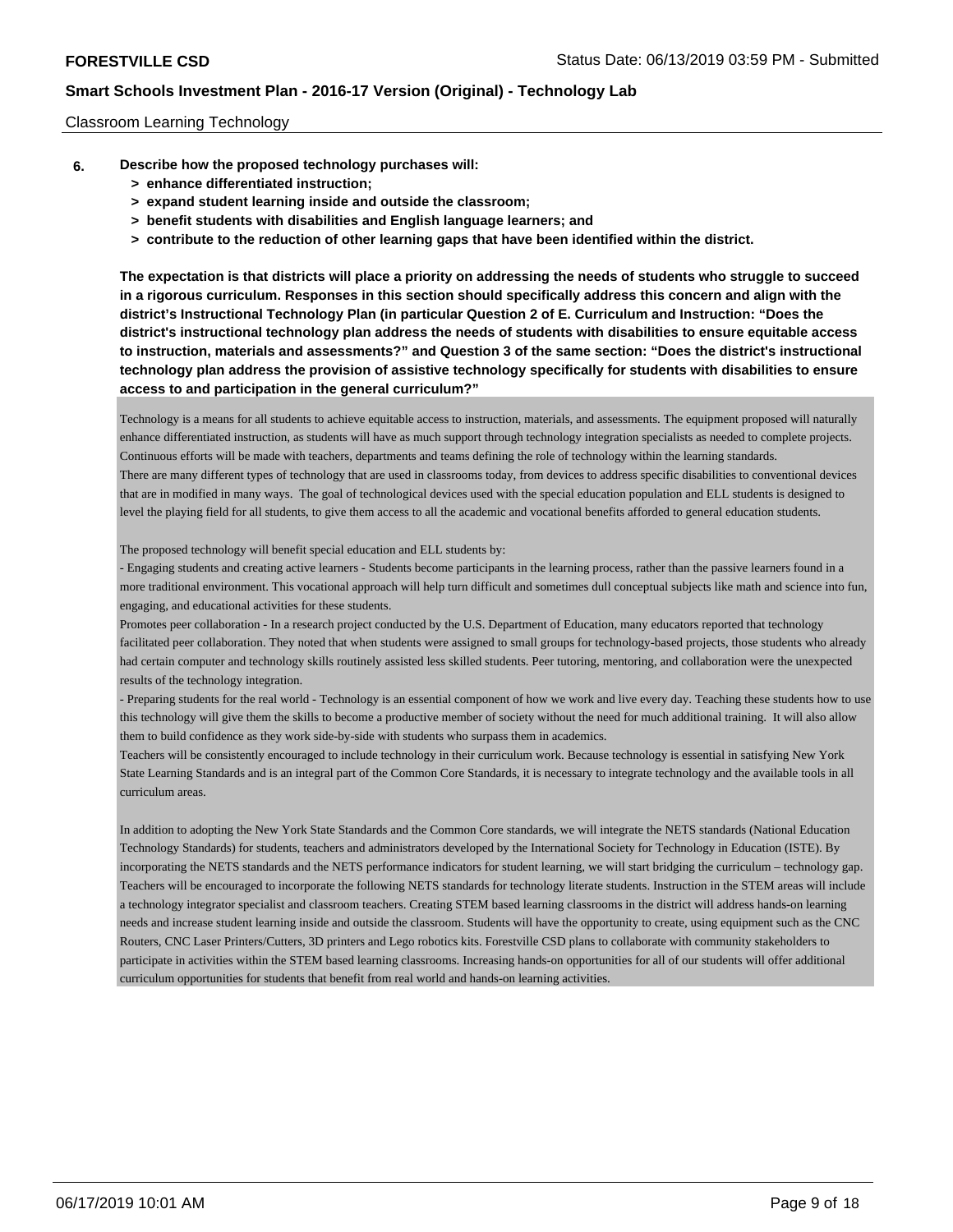### Classroom Learning Technology

# **7. Where appropriate, describe how the proposed technology purchases will enhance ongoing communication with parents and other stakeholders and help the district facilitate technology-based regional partnerships, including distance learning and other efforts.**

A STEM based learning classroom opens up many opportunities for real world and hands-on learning that supports career and college readiness. Students will have opportunities to showcase projects created in this classroom through community activities, such as FCS Open House, local Maker Fair's, and integrated community service projects. In addition, students will demonstrate and display acquired STEM skills to compete at the locally sponsored *Dream it Do it Stem Wars*. Forestville will continue to partner with local manufacturers to expand upon real life learning situations and skill required to obtain success. After school activities such as Technology Club can foster ongoing communication with parents and community members.

Forestville has already implemented Chromebook devices for our middle school students and the use of various software resources available through the schools website. When incorporating our current technology with our proposed STEM based learning classroom, we have the opportunity for our community to see and utilize from the STEM based learning process, which can bring ideas to reality. By engaging our community it will further ensure our success of engaging our student body and educating higher level learners.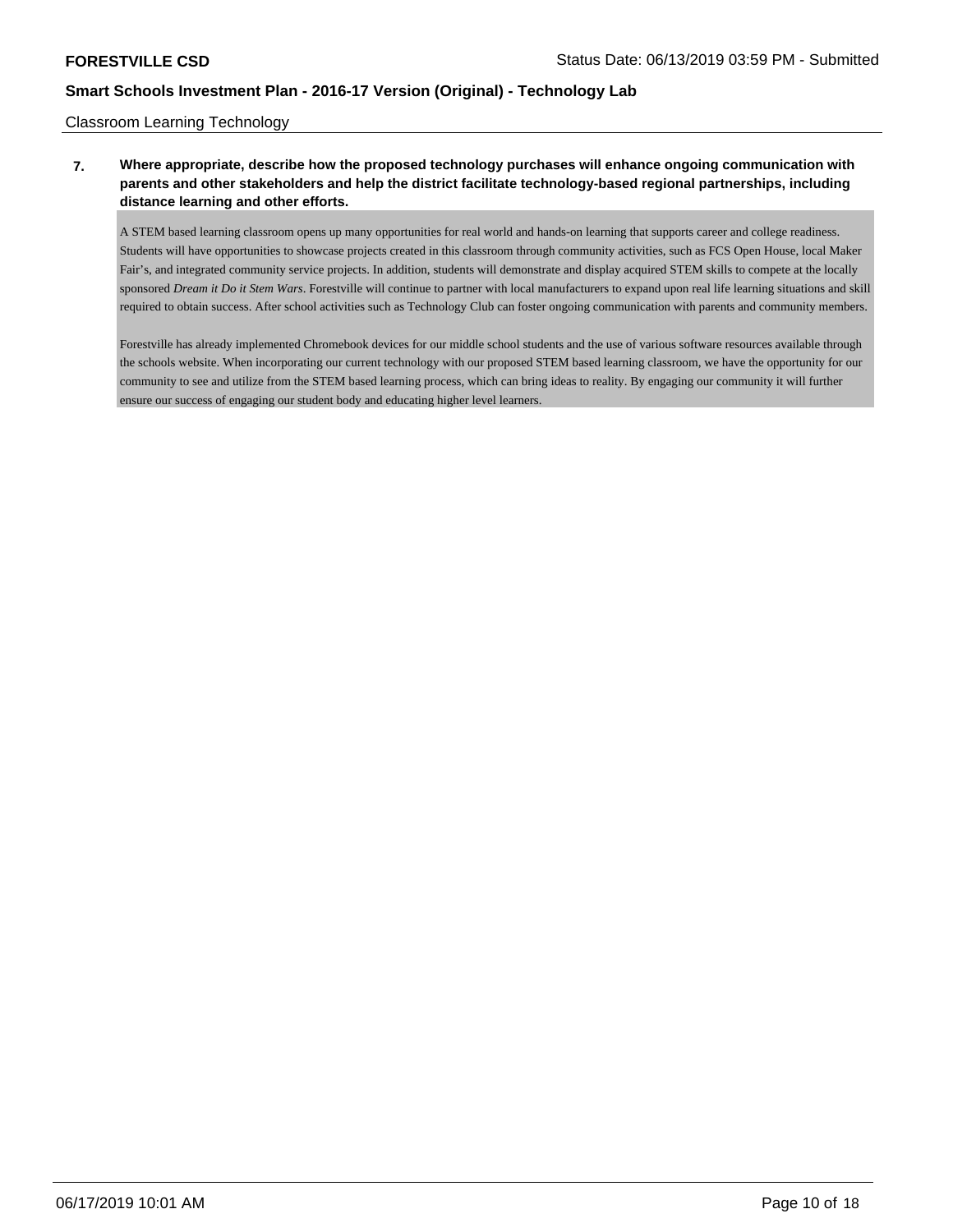### Classroom Learning Technology

**8. Describe the district's plan to provide professional development to ensure that administrators, teachers and staff can employ the technology purchased to enhance instruction successfully.**

**Note: This response should be aligned and expanded upon in accordance with your district's response to Question 1 of F. Professional Development of your Instructional Technology Plan: "Please provide a summary of professional development offered to teachers and staff, for the time period covered by this plan, to support technology to enhance teaching and learning. Please include topics, audience and method of delivery within your summary."**

Forestville CSD recognizes the importance of specific, ongoing and sustained professional development for staff and students. Continuous efforts will be made with teachers, departments and teams defining the role of technology within the learning standards. Teachers will be consistently encouraged to include technology in their curriculum work. Because technology is essential in satisfying New York State Learning, it is necessary to integrate technology and the available tools in all curriculum areas. The technology integrators will provide in-house workshops and specialized training as needed. Participation in the Common Set of Learning Objectives (CSLO) Service through the WNYRIC (Western New York Regional Information Center) provides our school with four in-service days each year. CSLO is instrumental in helping our teachers integrate technology into their curriculum through developing learning experiences Teachers are able to participate in professional development provided by regional BOCES as well as NYSCATE (NYS Association for Computers and Technologies in Education) workshops. Webinars, forums and other digital resources will be used for ideas in incorporating STEM based learning classrooms. Teachers will also have the opportunity to collaborate and visit neighboring districts to gather curriculum ideas for our students.

STEM classroom training will be provided on-site and off-site by the vendor technicians to ensure safety and proper usage. This training is on-going to ensure all technology team leaders, teachers and relevant staff members will be proficient in using the equipment.

All teachers who will instruct utilizing the CNC machines or Laser machines will be required to participate in the following training opportunities. Training courses will be offered through the vendor or staff turnkey trainers.

Introduction to CNC Concepts Class: This introductory class provides learners with an understanding of the principles of CNC. They gain experience and familiarity with the programming, setup, and operation of the CNC machine.

CAD Software Training: Learners advance from paper and pencil drafting to computerized drafting. This is essential training for the CNC operator as it allows him to take a CAD drawing, import it into CNC design software, such as VCarve Desktop or Aspire(Vetric Software), and turn the design (drawing) into G-Code that can be read and executed by the CNC machine.

Intro to CNC Machines: Learners learn the basic concepts and functions of CNC machines through coursework or simulation, depending on the learning method. This course is specific to the CNC machines used in the district. Once the learner understands the basics, they practice operation of the machine using the control panel, software, and screen displays.

G Code Programming Class: This course provides an introduction to G code programming, which is used to direct CNC machines to create parts.

CNC Programming Class: Used as an introductory course for the beginner CNC mill operator or programmer, this class teaches learners about the different codes used in programming. Basic G-Code programming is used in this course.

Mastering CNC Machines: Learners work through an introduction of CNC to detailed hands-on simulations to gain mastery of the CNC millwork. The class focuses on how the machine works, before progressing to live machine training.

# **9. Districts must contact the SUNY/CUNY teacher preparation program that supplies the largest number of the district's new teachers to request advice on innovative uses and best practices at the intersection of pedagogy and educational technology.**

By checking this box, you certify that you have contacted the SUNY/CUNY teacher preparation program that supplies the largest number of your new teachers to request advice on these issues.

#### **9a. Please enter the name of the SUNY or CUNY Institution that you contacted.**

SUNY Fredonia

### **9b. Enter the primary Institution phone number.**

Debra Karpinski-Keyser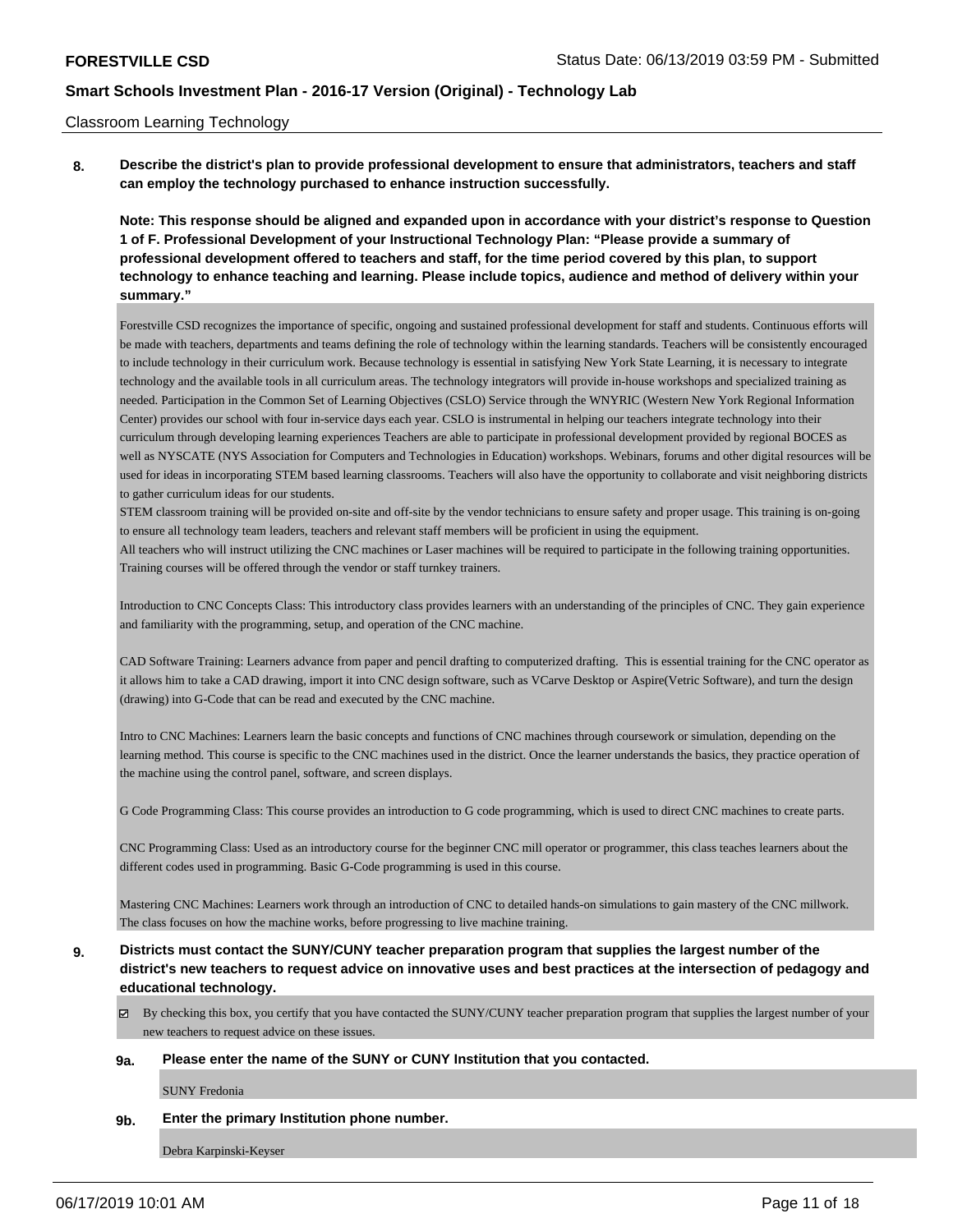Classroom Learning Technology

**9c. Enter the name of the contact person with whom you consulted and/or will be collaborating with on innovative uses of technology and best practices.**

716-673-3443

**10. A district whose Smart Schools Investment Plan proposes the purchase of technology devices and other hardware must account for nonpublic schools in the district.**

### **Are there nonpublic schools within your school district?**

Yes

 $\boxtimes$  No

**11. Nonpublic Classroom Technology Loan Calculator**

**The Smart Schools Bond Act provides that any Classroom Learning Technology purchases made using Smart Schools funds shall be lent, upon request, to nonpublic schools in the district. However, no school district shall be required to loan technology in amounts greater than the total obtained and spent on technology pursuant to the Smart Schools Bond Act and the value of such loan may not exceed the total of \$250 multiplied by the nonpublic school enrollment in the base year at the time of enactment.**

**See:**

**http://www.p12.nysed.gov/mgtserv/smart\_schools/docs/Smart\_Schools\_Bond\_Act\_Guidance\_04.27.15\_Final.pdf.**

|                                       | 1. Classroom<br>Technology<br>Sub-allocation | 2. Public<br>Enrollment<br>(2014-15) | 3. Nonpublic<br>Enrollment<br>(2014-15) | 14. Sum of<br>Public and<br>l Nonpublic<br>Enrollment | l 5. Total Per<br>Pupil Sub-<br>allocation | 6. Total<br>Nonpublic Loan  <br>Amount                                                        |
|---------------------------------------|----------------------------------------------|--------------------------------------|-----------------------------------------|-------------------------------------------------------|--------------------------------------------|-----------------------------------------------------------------------------------------------|
| Calculated Nonpublic Loan<br>l Amount |                                              |                                      |                                         |                                                       |                                            | (No Response)   (No Response)   (No Response)   (No Response)   (No Response)   (No Response) |

**12. To ensure the sustainability of technology purchases made with Smart Schools funds, districts must demonstrate a long-term plan to maintain and replace technology purchases supported by Smart Schools Bond Act funds. This sustainability plan shall demonstrate a district's capacity to support recurring costs of use that are ineligible for Smart Schools Bond Act funding such as device maintenance, technical support, Internet and wireless fees, maintenance of hotspots, staff professional development, building maintenance and the replacement of incidental items. Further, such a sustainability plan shall include a long-term plan for the replacement of purchased devices and equipment at the end of their useful life with other funding sources.**

By checking this box, you certify that the district has a sustainability plan as described above.

**13. Districts must ensure that devices purchased with Smart Schools Bond funds will be distributed, prepared for use, maintained and supported appropriately. Districts must maintain detailed device inventories in accordance with generally accepted accounting principles.**

By checking this box, you certify that the district has a distribution and inventory management plan and system in place.

**14. If you are submitting an allocation for Classroom Learning Technology complete this table. Note that the calculated Total at the bottom of the table must equal the Total allocation for this category that you**

**entered in the SSIP Overview overall budget.**

|                          | Sub-Allocation |
|--------------------------|----------------|
| Interactive Whiteboards  | (No Response)  |
| <b>Computer Servers</b>  | (No Response)  |
| <b>Desktop Computers</b> | (No Response)  |
| <b>Laptop Computers</b>  | 7,536          |
| <b>Tablet Computers</b>  | (No Response)  |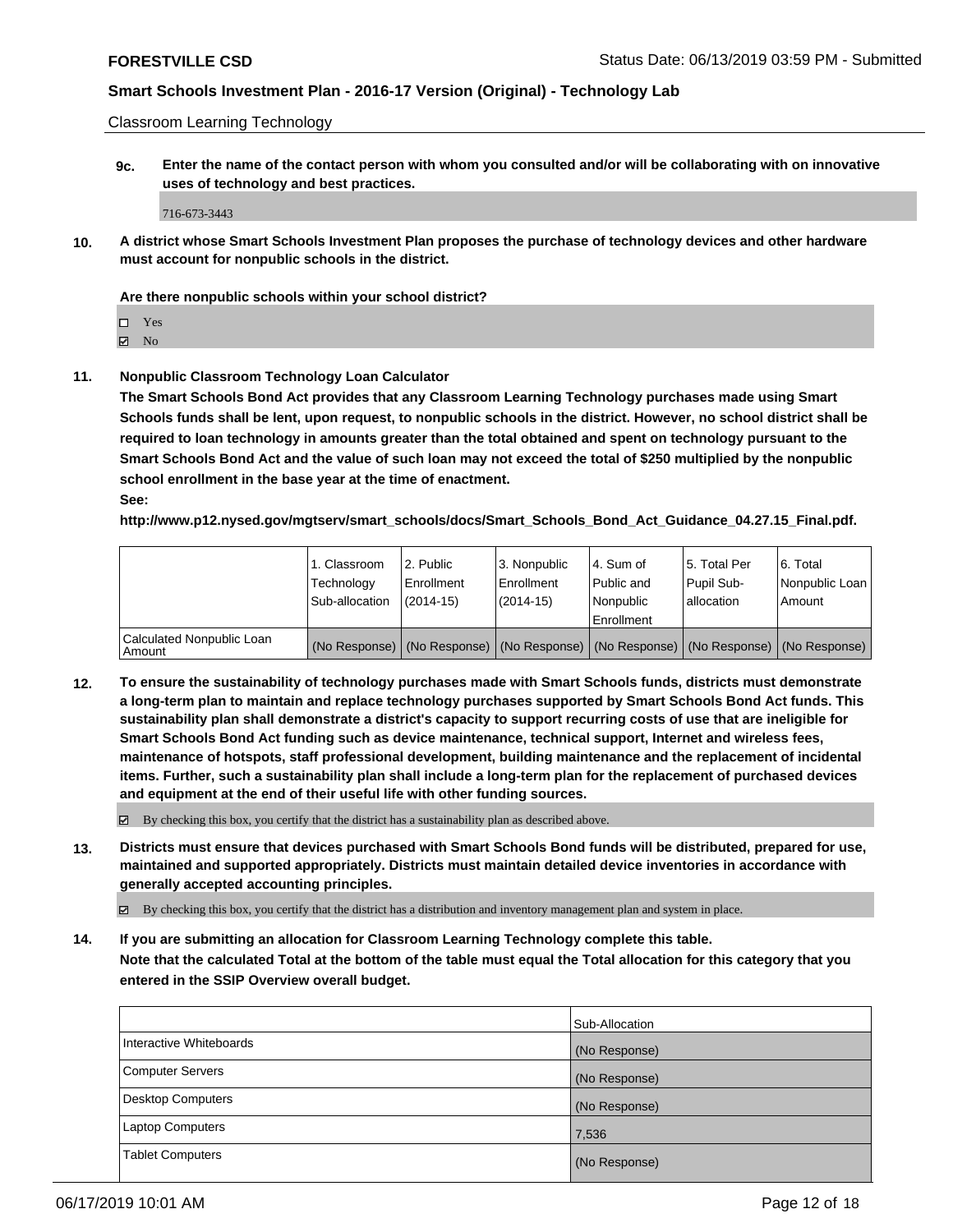Classroom Learning Technology

|             | Sub-Allocation |
|-------------|----------------|
| Other Costs | 41,453         |
| Totals:     | 48,989         |

**15. Please detail the type, quantity, per unit cost and total cost of the eligible items under each sub-category. This is especially important for any expenditures listed under the "Other" category. All expenditures must be capital-bond eligible to be reimbursed through the SSBA. If you have any questions, please contact us directly through smartschools@nysed.gov.**

**Please specify in the "Item to be Purchased" field which specific expenditures and items are planned to meet the district's nonpublic loan requirement, if applicable.**

**NOTE: Wireless Access Points that will be loaned/purchased for nonpublic schools should ONLY be included in this category, not under School Connectivity, where public school districts would list them.**

| Select the allowable expenditure<br>type.<br>Repeat to add another item under<br>each type. | Item to be Purchased                                           | Quantity       | Cost per Item | <b>Total Cost</b> |
|---------------------------------------------------------------------------------------------|----------------------------------------------------------------|----------------|---------------|-------------------|
| <b>Other Costs</b>                                                                          | Full Spectrum P-Series 24                                      | $\overline{2}$ | 8,595         | 17,190            |
| <b>Other Costs</b>                                                                          | Large Fume Extractor for Full<br><b>Spectrum Lasers</b>        | 1              | 4,950         | 4,950             |
| <b>Other Costs</b>                                                                          | CW-3000 Water Chiller for Laser<br>Engraver                    | $\overline{2}$ | 770           | 1.540             |
| <b>Other Costs</b>                                                                          | <b>CNC Shark HD4 Extended Bed</b>                              | $\overline{2}$ | 5,450         | 10,900            |
| <b>Other Costs</b>                                                                          | Stand for Axiom AutoRoute 6 CNC                                | $\overline{2}$ | 600           | 1,200             |
| <b>Other Costs</b>                                                                          | <b>ToolBox for Axiom CNC Stands</b>                            | 2              | 500           | 1,000             |
| <b>Other Costs</b>                                                                          | Laguna C/Flux 1.5 hp 1-Micron<br><b>Cyclone Dust Collector</b> | 1              | 1,330         | 1,330             |
| <b>Other Costs</b>                                                                          | Laguna Auto Clean Kit for C/Flux:1                             | 1              | 360           | 360               |
| <b>Other Costs</b>                                                                          | <b>Rockler Dust Right 4</b>                                    | 1              | 77            | 77                |
| <b>Other Costs</b>                                                                          | Porter-Cable 892 Router                                        | 2              | 235           | 470               |
| <b>Laptop Computers</b>                                                                     | HP ProBook 450 G3 Notebook PC with 8<br>Intel i5-6200U         |                | 942           | 7,536             |
| <b>Other Costs</b>                                                                          | Freight                                                        | 1              | 2,436         | 2,436             |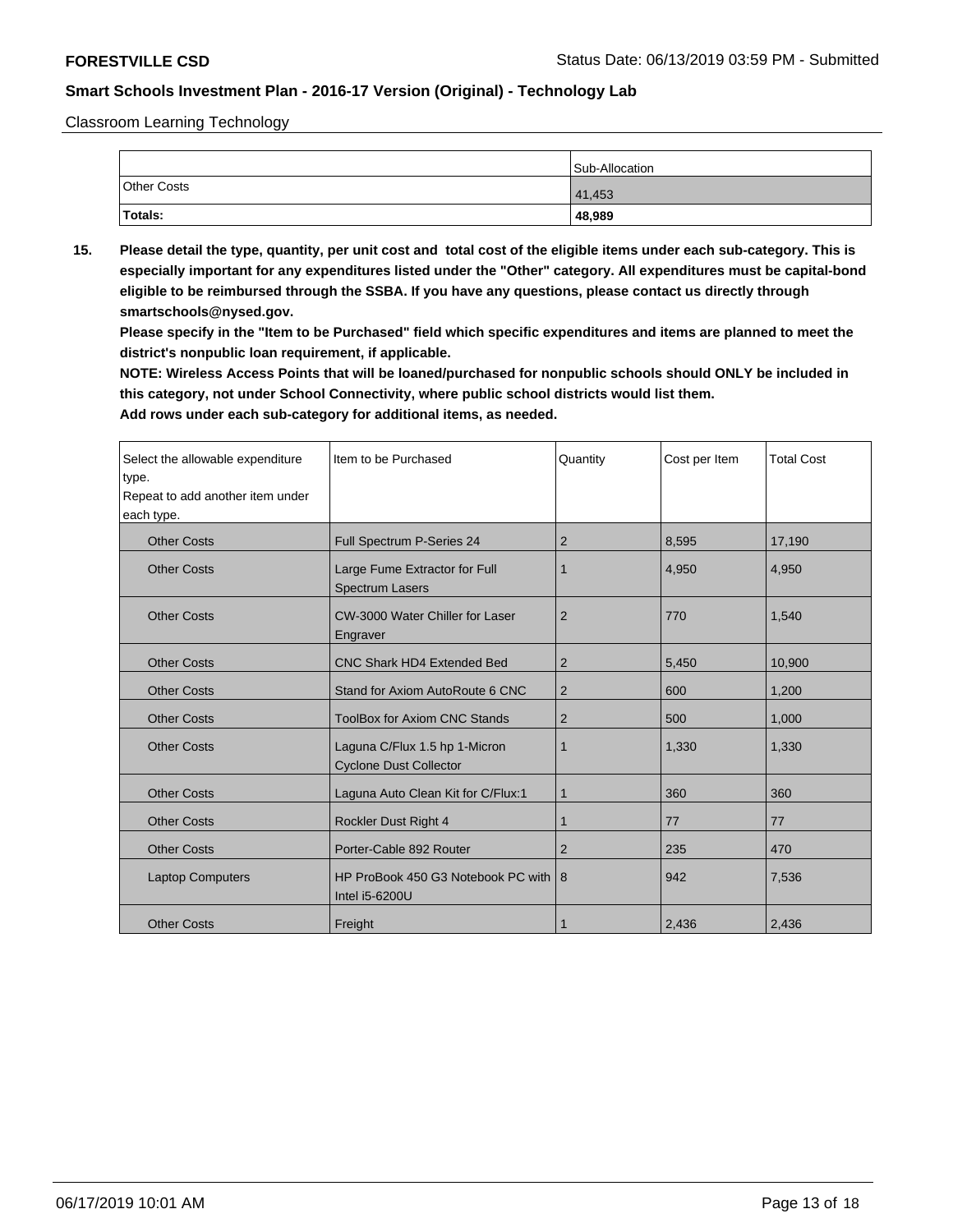### Pre-Kindergarten Classrooms

**1. Provide information regarding how and where the district is currently serving pre-kindergarten students and justify the need for additional space with enrollment projections over 3 years.**

(No Response)

- **2. Describe the district's plan to construct, enhance or modernize education facilities to accommodate prekindergarten programs. Such plans must include:**
	- **Specific descriptions of what the district intends to do to each space;**
	- **An affirmation that pre-kindergarten classrooms will contain a minimum of 900 square feet per classroom;**
	- **The number of classrooms involved;**
	- **The approximate construction costs per classroom; and**
	- **Confirmation that the space is district-owned or has a long-term lease that exceeds the probable useful life of the improvements.**

(No Response)

**3. Smart Schools Bond Act funds may only be used for capital construction costs. Describe the type and amount of additional funds that will be required to support ineligible ongoing costs (e.g. instruction, supplies) associated with any additional pre-kindergarten classrooms that the district plans to add.**

(No Response)

**4. All plans and specifications for the erection, repair, enlargement or remodeling of school buildings in any public school district in the State must be reviewed and approved by the Commissioner. Districts that plan capital projects using their Smart Schools Bond Act funds will undergo a Preliminary Review Process by the Office of Facilities Planning.**

**Please indicate on a separate row each project number given to you by the Office of Facilities Planning.**

| Project Number |  |
|----------------|--|
| (No Response)  |  |
|                |  |

**5. If you have made an allocation for Pre-Kindergarten Classrooms, complete this table.**

**Note that the calculated Total at the bottom of the table must equal the Total allocation for this category that you entered in the SSIP Overview overall budget.**

|                                          | Sub-Allocation |
|------------------------------------------|----------------|
| Construct Pre-K Classrooms               | (No Response)  |
| Enhance/Modernize Educational Facilities | (No Response)  |
| <b>Other Costs</b>                       | (No Response)  |
| Totals:                                  | 0              |

**6. Please detail the type, quantity, per unit cost and total cost of the eligible items under each sub-category. This is especially important for any expenditures listed under the "Other" category. All expenditures must be capital-bond eligible to be reimbursed through the SSBA. If you have any questions, please contact us directly through smartschools@nysed.gov.**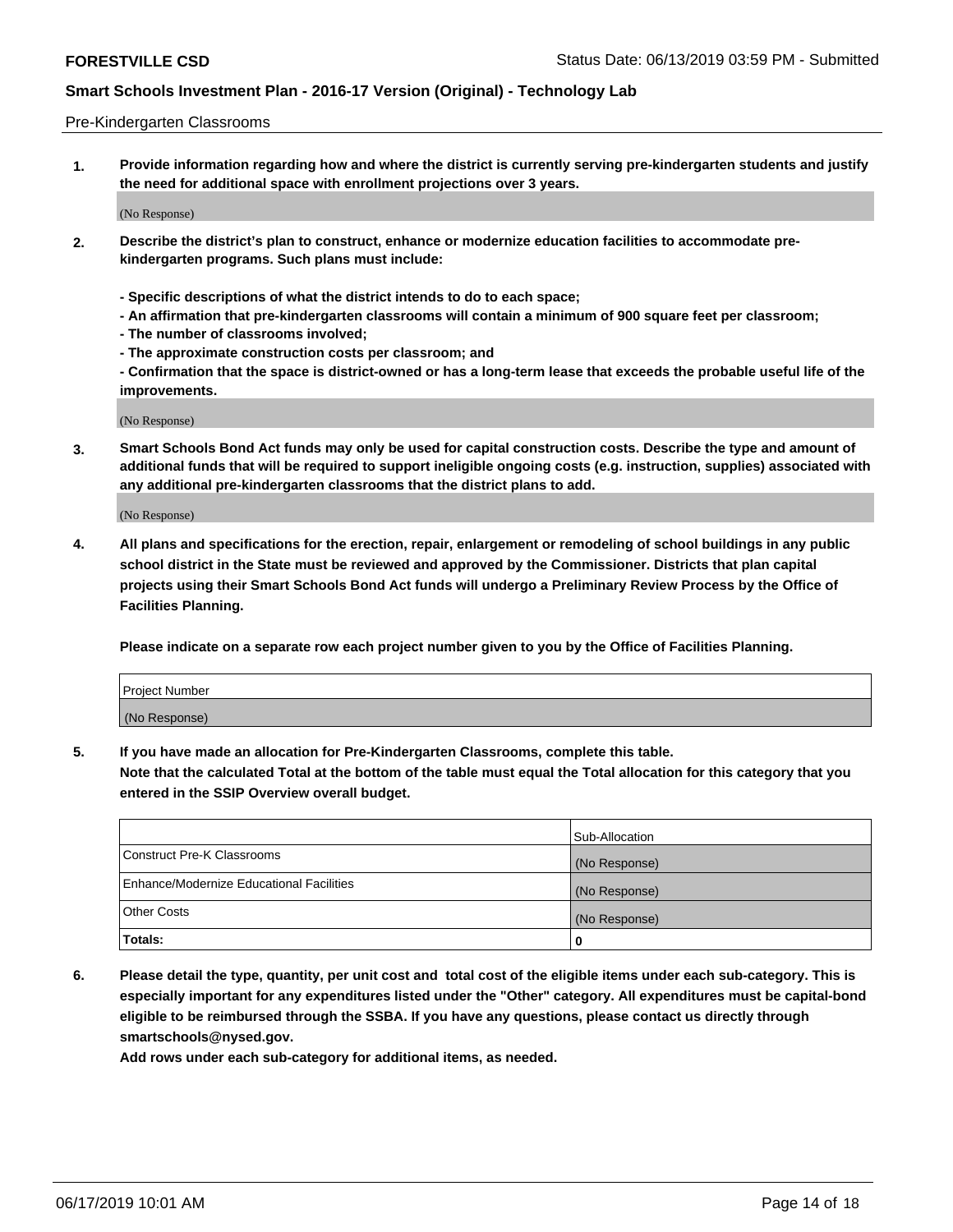Pre-Kindergarten Classrooms

| Select the allowable expenditure | Item to be purchased | Quantity      | Cost per Item | <b>Total Cost</b> |
|----------------------------------|----------------------|---------------|---------------|-------------------|
| type.                            |                      |               |               |                   |
| Repeat to add another item under |                      |               |               |                   |
| each type.                       |                      |               |               |                   |
| (No Response)                    | (No Response)        | (No Response) | (No Response) | (No Response)     |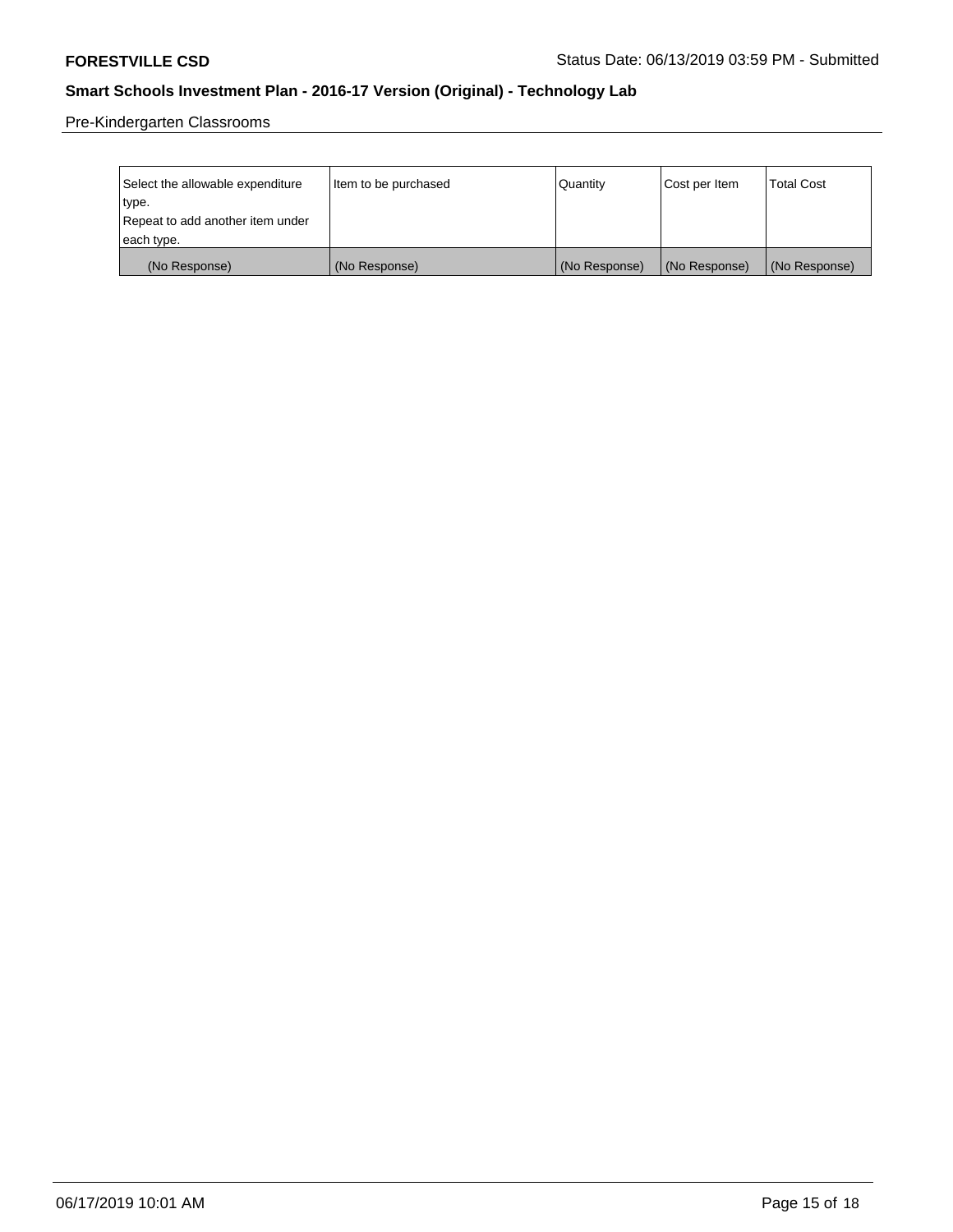Replace Transportable Classrooms

**1. Describe the district's plan to construct, enhance or modernize education facilities to provide high-quality instructional space by replacing transportable classrooms.**

(No Response)

**2. All plans and specifications for the erection, repair, enlargement or remodeling of school buildings in any public school district in the State must be reviewed and approved by the Commissioner. Districts that plan capital projects using their Smart Schools Bond Act funds will undergo a Preliminary Review Process by the Office of Facilities Planning.**

**Please indicate on a separate row each project number given to you by the Office of Facilities Planning.**

| Project Number |  |
|----------------|--|
|                |  |
|                |  |
|                |  |
|                |  |
| (No Response)  |  |
|                |  |
|                |  |
|                |  |

**3. For large projects that seek to blend Smart Schools Bond Act dollars with other funds, please note that Smart Schools Bond Act funds can be allocated on a pro rata basis depending on the number of new classrooms built that directly replace transportable classroom units.**

**If a district seeks to blend Smart Schools Bond Act dollars with other funds describe below what other funds are being used and what portion of the money will be Smart Schools Bond Act funds.**

(No Response)

**4. If you have made an allocation for Replace Transportable Classrooms, complete this table. Note that the calculated Total at the bottom of the table must equal the Total allocation for this category that you entered in the SSIP Overview overall budget.**

|                                                | Sub-Allocation |
|------------------------------------------------|----------------|
| Construct New Instructional Space              | (No Response)  |
| Enhance/Modernize Existing Instructional Space | (No Response)  |
| <b>Other Costs</b>                             | (No Response)  |
| Totals:                                        | 0              |

**5. Please detail the type, quantity, per unit cost and total cost of the eligible items under each sub-category. This is especially important for any expenditures listed under the "Other" category. All expenditures must be capital-bond eligible to be reimbursed through the SSBA. If you have any questions, please contact us directly through smartschools@nysed.gov.**

| Select the allowable expenditure | Item to be purchased | l Quantitv    | Cost per Item | <b>Total Cost</b> |
|----------------------------------|----------------------|---------------|---------------|-------------------|
| type.                            |                      |               |               |                   |
| Repeat to add another item under |                      |               |               |                   |
| each type.                       |                      |               |               |                   |
| (No Response)                    | (No Response)        | (No Response) | (No Response) | (No Response)     |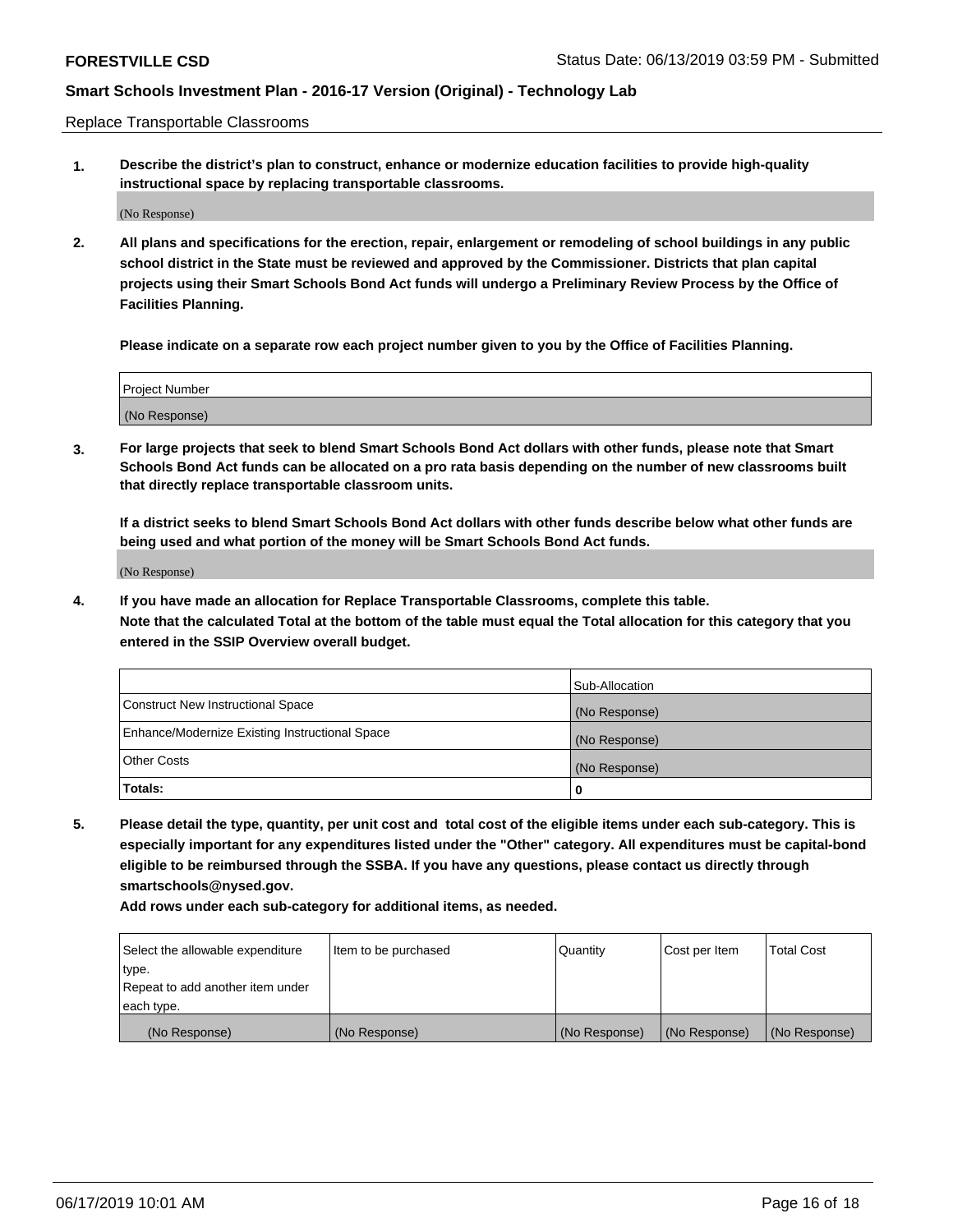High-Tech Security Features

**1. Describe how you intend to use Smart Schools Bond Act funds to install high-tech security features in school buildings and on school campuses.**

(No Response)

**2. All plans and specifications for the erection, repair, enlargement or remodeling of school buildings in any public school district in the State must be reviewed and approved by the Commissioner. Districts that plan capital projects using their Smart Schools Bond Act funds will undergo a Preliminary Review Process by the Office of Facilities Planning.** 

**Please indicate on a separate row each project number given to you by the Office of Facilities Planning.**

| <b>Project Number</b> |  |
|-----------------------|--|
| (No Response)         |  |

- **3. Was your project deemed eligible for streamlined Review?**
	- Yes
	- $\square$  No
- **4. Include the name and license number of the architect or engineer of record.**

| <b>Name</b>   | License Number |
|---------------|----------------|
| (No Response) | (No Response)  |

**5. If you have made an allocation for High-Tech Security Features, complete this table.**

**Note that the calculated Total at the bottom of the table must equal the Total allocation for this category that you entered in the SSIP Overview overall budget.**

|                                                      | Sub-Allocation |
|------------------------------------------------------|----------------|
| Capital-Intensive Security Project (Standard Review) | (No Response)  |
| <b>Electronic Security System</b>                    | (No Response)  |
| <b>Entry Control System</b>                          | (No Response)  |
| Approved Door Hardening Project                      | (No Response)  |
| <b>Other Costs</b>                                   | (No Response)  |
| Totals:                                              | 0              |

**6. Please detail the type, quantity, per unit cost and total cost of the eligible items under each sub-category. This is especially important for any expenditures listed under the "Other" category. All expenditures must be capital-bond eligible to be reimbursed through the SSBA. If you have any questions, please contact us directly through smartschools@nysed.gov.**

| Select the allowable expenditure | Item to be purchased | l Quantitv    | Cost per Item | <b>Total Cost</b> |
|----------------------------------|----------------------|---------------|---------------|-------------------|
| type.                            |                      |               |               |                   |
| Repeat to add another item under |                      |               |               |                   |
| each type.                       |                      |               |               |                   |
| (No Response)                    | (No Response)        | (No Response) | (No Response) | (No Response)     |